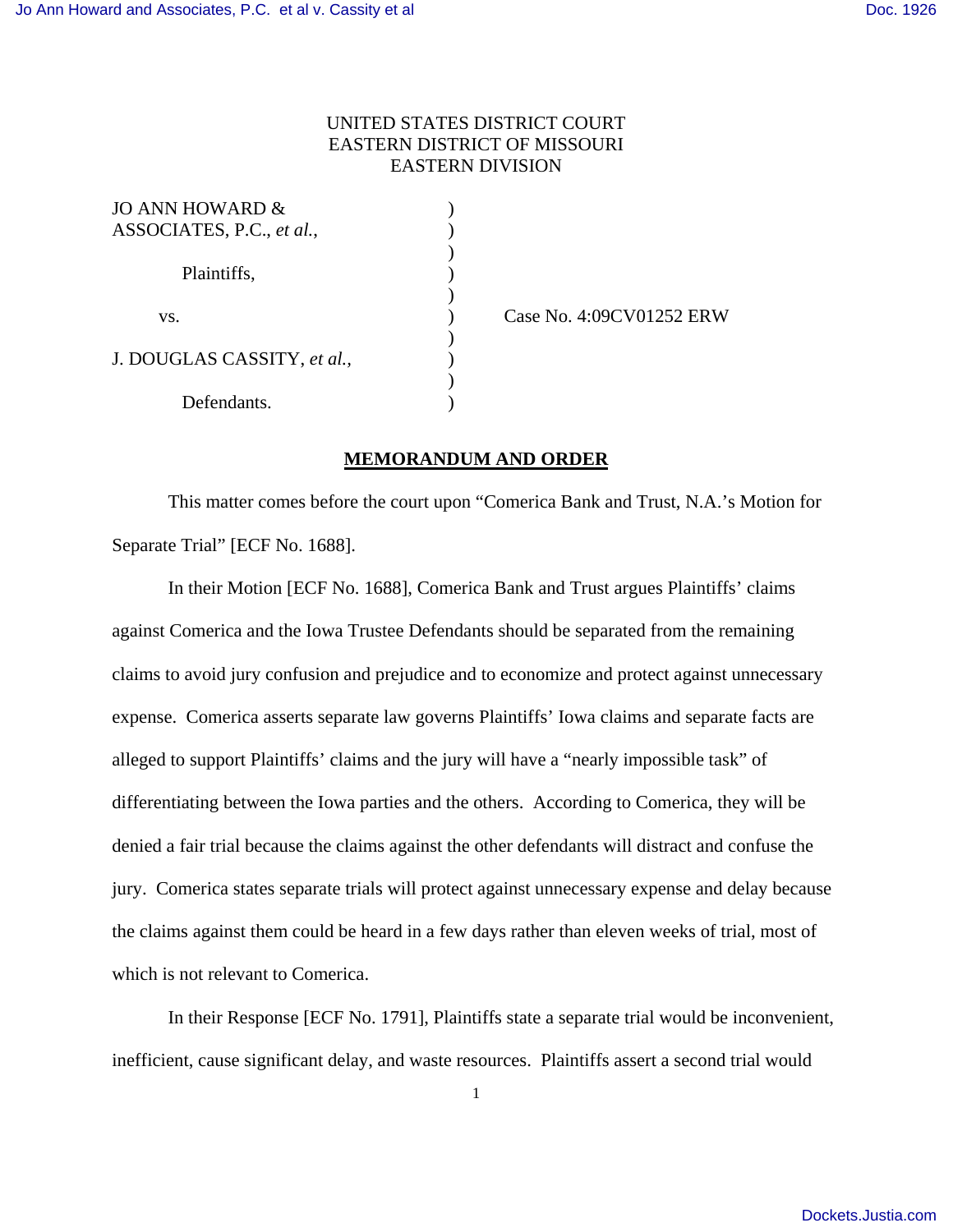create a duplication of time, effort, and cost because the claims against Iowa Trustee defendants are from the same scheme to defraud as the claims against other defendants. Additionally, Plaintiffs claim significant legal and factual commonality exists between Iowa and Missouri trustee defendants because the elements of the claims are the same under Missouri and Iowa law and the trust agreements are "materially indistinguishable." Plaintiffs state if the Court were to allow a separate trial, many of the witnesses would need to testify twice wasting the Court, parties and witnesses' time. Finally, Plaintiffs argue Comerica's claims of prejudice and jury confusion do not meet the high burden to warrant a separate trial because they are vague and speculative. Plaintiffs assert they will be severely prejudiced if required to litigate two trials.

In their Reply, Comerica asserts the actions of the Iowa Trustee Defendants were not like the Missouri Trustee Defendants and Iowa statutory law is different than Missouri law [ECF No. 1904]. They contend the claims are separate and severable because the facts are different and the setups of the trusts are different. Comerica states separate trials are needed to avoid confusion and unnecessary prejudice, and the law supports a separate trial based upon these facts.

At oral arguments on the issue, Comerica's counsel presented a compelling argument for separate trials. However, the Court finds separating the trials would not promote judicial economy and prejudice to Plaintiffs would outweigh prejudice to Defendants.

Federal Rule of Civil Procedure 42(b) provides "[f]or convenience, to avoid prejudice, or to expedite and economize, the court may order a separate trial of one or more separate issues, claims, crossclaims, counterclaims, or third-party claims." Courts should consider "the preservation of constitutional rights, clarity, judicial economy, the likelihood of inconsistent results, and possibilities for confusion" when deciding to bifurcate issues for trial. *O'Dell v. Hercules, Inc.*, 904 F.2d 1194, 1202 (8th Cir. 1990). As this Court has recognized, in cases in